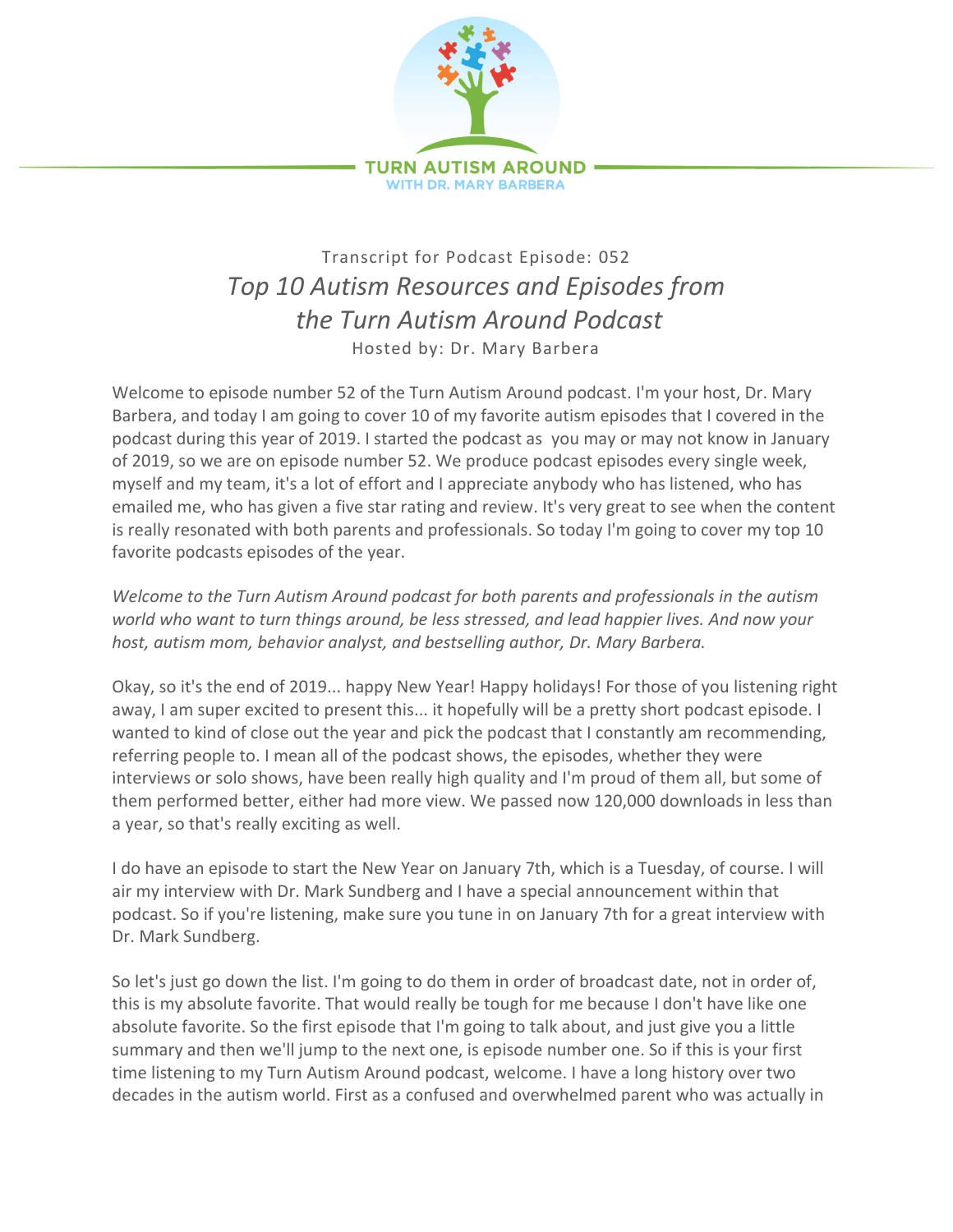denial when my son Lucas started showing signs, and then I became a board certified behavior analyst, wrote a bestselling book called The Verbal Behavior Approach, became a behavior analyst working with hundreds, thousands of kids eventually.

And now for the past four or five years, I've been in the online marketing space, producing weekly videos, producing now weekly podcast episodes, and also producing online courses, which are just... it's an incredible course and community of like-minded parents and professionals. So I do speak to both, and I break things down into terms where everyone can understand. So my episode number one is all about my journey. If you haven't listened to many of my podcast episodes, you may want to start at number one; and whenever I say number one or number 12 or whatever, I say, we have a redirect situation going so you can always type in Marybarbera/one, and that is the numeral one without the number sign. So Marybarbera.com/one will get you started with my very first podcast, not just about my journey but the 15 lessons I've learned over the years for both parents and professionals. I think that's a great one to start with. Or if you are an avid listener and just didn't start at the beginning, you might want to check that out.

Okay. Moving on to episode number three, and that was my first interview and I picked at the time and still is my favorite success story. When I started my online courses, I was used to working one on one with kids. I was used to working in schools and homes. I wasn't a hundred percent sure how well this would translate to completely online, at your own pace. English as a second language in some cases, you know, doing it yourself. We don't analyze videos, we don't give you direct feedback because as behavior analysts, it's legally and ethically a challenge to give anybody direct feedback when you don't know the whole situation.

So Kelsey is the interview in episode number three. Kelsey is a single mom living in Canada with two boys and they both have autism now. But when Kelsey found my course, her first son Brentley was two and a half years old. He was having severe problem behaviors. He was... Brentley was banging his head on hard surfaces up to a hundred times a day. I didn't know that. She was driving him... It took her almost year to wait for a diagnosis. Then another few months to wait for services to start. She was driving him to an ABA clinic and it was an hour away from her home. She had her baby, Lincoln, that she'd have to bring with her. It was covered by insurance but what she found in my online courses was that the programs that they were working on, the targets and the goals just were not in line with where Brentley was at. So in the end she ended up taking him out of the clinic even though insurance was paying for it, it wasn't the right fit. She brought him home and taught him at home. And in the meantime, after Kelsey completed the early and intermediate learner courses, that's when I started my toddler preschooler course. She was a very gung ho for that. And we actually use a lot of the videos from both of her sons because at that point in 2017, Lincoln, her youngest son was starting to show signs of autism. Again, she had to wait almost a year for a diagnosis. But in that year she knew the tools to help him, help him talk, help him point, help him follow directions, and help get his problem behaviors under control.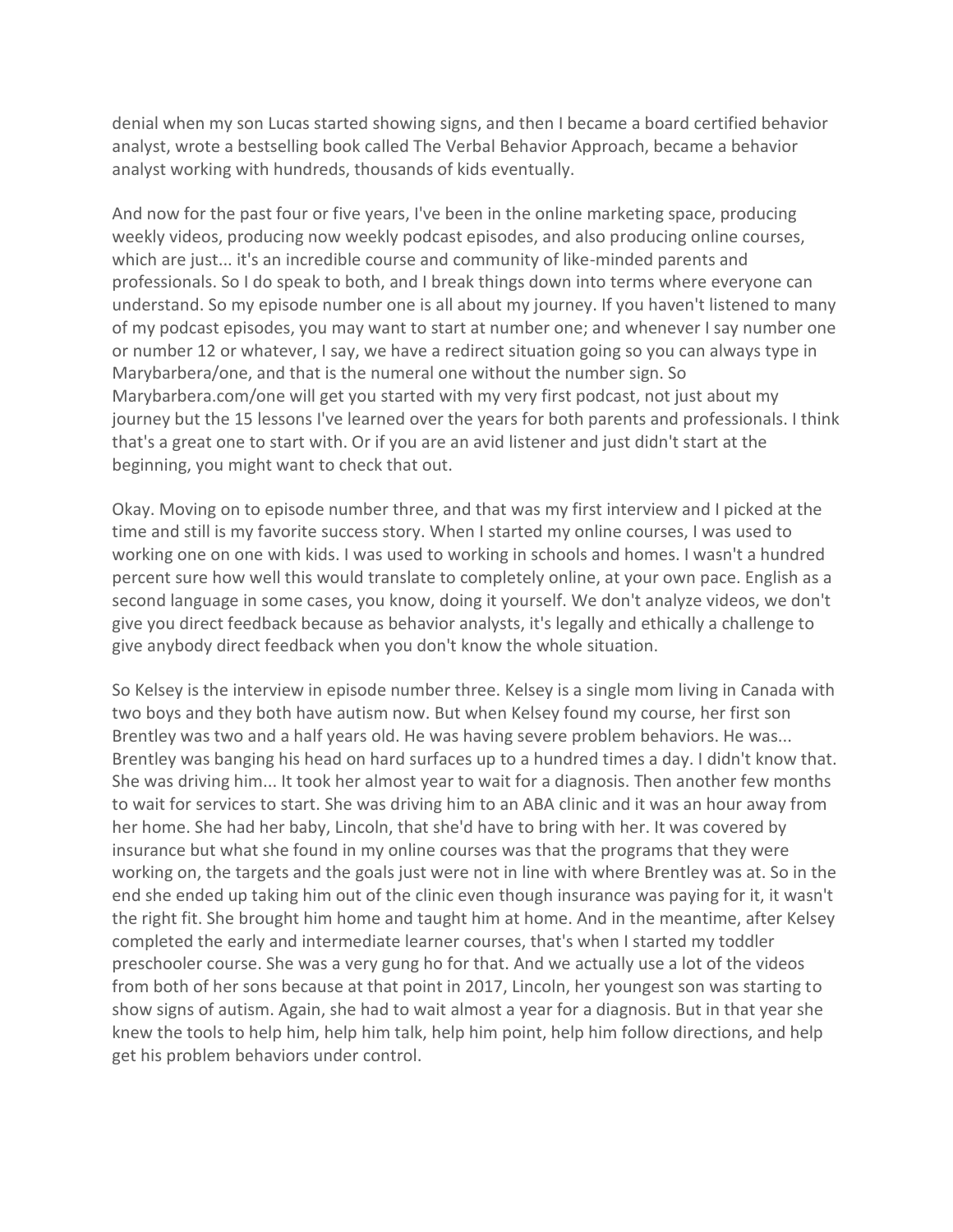So Kelsey's a true success story. You want to hear more? That's episode number three. But she is now our community manager of our Facebook groups and she still is very much an advocate. She's become a professional in the field as well. And she has a great career ahead of her because she has learned to singlehandedly turn things around for both her kids; and also she has learned that she can become her kids' best teacher and best advocate for life. I just love Kelsey. So episode number three, you want to check that out.

Okay. Moving on to episode number six; that actually has the most downloads of any of the episodes and it's a solo show, meaning it's just me, and I'm talking about improving problem behaviors. In this episode, I really go over the fact that problem behaviors are on one side of the coin and language and learning skills are on the other side of the coin. That's why I really am a big proponent of using the VB-MAPP assessment where you're not just looking at the milestones, you're also looking at the barriers and the transition assessment, treating everything together so that the child truly makes progress across all environments. So episode number six is very popular and you may want to check that out, especially if you're having any kind of problem behaviors in your children or clients. And those problems with behaviors don't have to be severe, like Kelsey's son banging his head on the ground or on the floor. They can be simply, you know, excessive self-stim behavior or scripting; anything that gets in the way of learning, not attending.

I had a client, which I talk about, you know, fairly often where he was two, just diagnosed with autism, and he spent minutes or even hours a day, you know, putting straws in bottles in bottles. And those kinds of behaviors, they don't look like true problem behaviors, but they're taking away a child's time. And time is of the essence, especially when you have a young child just showing signs of autism. So episode number six, you should check that out.

Now moving on to our next top 10 episode, and that is episode number seven with Dr. Megan Miller. This is another really popular episode and Dr. Miller, I've known for years, probably 10 years. I've met her, I've presented with her, I've presented for her. She is a real leader in the field and she's very present on social media. She has the Do Better movement and we talk about that in episode number seven. But what we really talk about is Megan's expertise in providing ABA instruction and behavioral management without the use of escape extinction, which is keeping the demand on nagging and it can tend to really escalate things. And Megan talks a lot about other strategies besides escape extinction that are more ethical and better for the child, the family, and the professional. So you may want to check out episode number seven.

Moving on to episode number 10, this is with Rosemarie Griffin, who is a speech and language pathologist for more than 15 years and a board certified behavior analyst for the past five or more years. She joined my course pretty early on a few years ago. She had contacted me and she said, you know, how can we network more? And I said, well, actually the best way is for you to take my courses. I didn't realize at that point that Rosemary was already lecturing on verbal behavior to audiences of various sizes. So she took both of my early and intermediate learner courses, now she remains a Facebook adviser; she remains a really great group member who's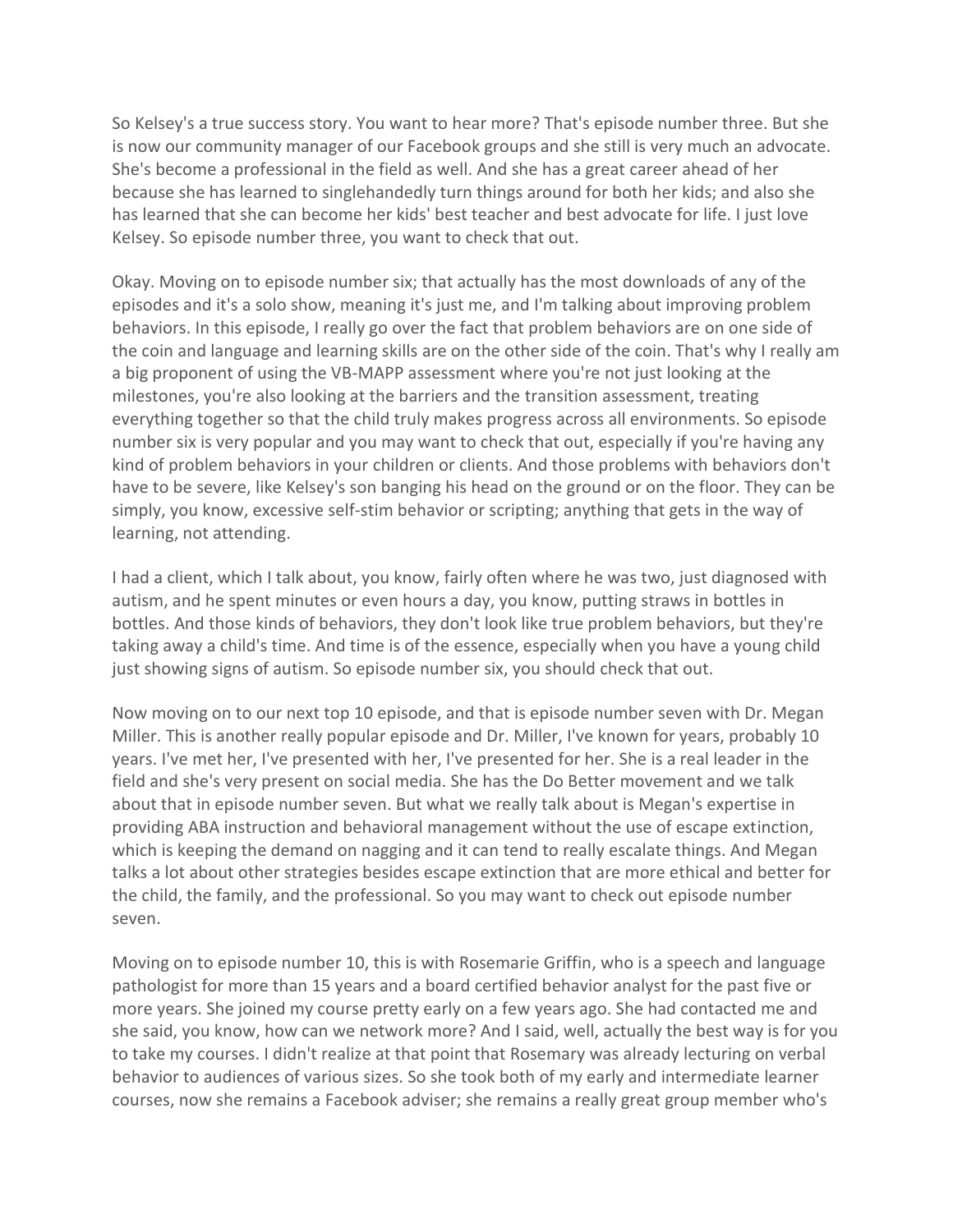providing extra support and guidance, especially when there's speech and language issues because she has both that speech background as well as the behavior analyst background. So that's a great interview with Rosemarie Griffin. That's episode number 10.

And we're going to have this all in the show notes, so if you are driving... I should have said this earlier, if you're driving or walking or running and you're like, what are these episodes? Everything's going to be, you know, in the show notes, episode number 52. We'll have a little summary and we'll have the episode numbers with the links so you can find the whole episode show notes in marybarbera.com/52. And if you're ever in need of any kind of autism, ABA information can always just Google "Mary" "autism" plus the topic and it'll pop right up in more cases than not. If something doesn't pop up and you have a question that I haven't covered in a video blog on a podcast in a written blog, email me and I'd be happy to consider doing a video blog on the topic. So episode number 10 is a really good one to listen to.

Okay. Moving on to episode number 28. I have probably given this number out more than any of them. So episode number 28 was with Dr. Michael Murray, who is an autism dad as well as a psychiatrist and all of his patients have autism. I met Dr. Murray more than a decade ago because our kids, both of our sons are about the same age and about the same functioning level, give or take. They both have moderate severe autism. And so they were in a private ABA school together. And so I met Dr. Murray. I only got Lucas in to see Dr. Murray as a psychiatrist when Lucas was 18 years of age. And he had been on Dr. Murray's waiting list for 18 months. And Dr. Murray is at Hershey Medical Center. I was just there for a visit just this week and I asked him, I'm like, the podcast is great. The episode is just one of my absolute favorites. And I asked him, are you getting more patient requests because of the podcast? And he shook his head and said, yeah, he is.

But anyway, in episode number 28 with Dr. Murray, we talk about medical interventions and medications and a swab test to measure the child's DNA versus all the medications they could be on; that and a cardiac med actually to treat Lucas's sporadic problem behaviors related to pain and startle this cardiac med, which we talk about in episode number 28, has been a miracle for Lucas and really has given him a much, much better quality of life. And it has reduced my stress knowing that Dr. Murray is Lucas's doctor and we have Lucas's problem behaviors has major problem behaviors at or near zero. So episode number 20, one of my absolute favorites.

Okay. Moving on to episode number 34, which is all about autism and potty training. I am a registered nurse as well as a behavior analyst and a mom to a son with autism and as well as a son without autism. So in my work as a registered nurse, I always work with neurologically impaired patients; like spinal cord injuries, head injuries, strokes. A lot of times these patients struggled with incontinence issues or some kind of... A lot of times self-care and those sorts of things. Sometimes they had to relearn everything. So I do consider myself to be a potty expert, and I've been called the potty queen a number of times. I've helped to get many, many children potty trained. So chapter 11 of my book, The Verbal Behavior Approach, covers potty training,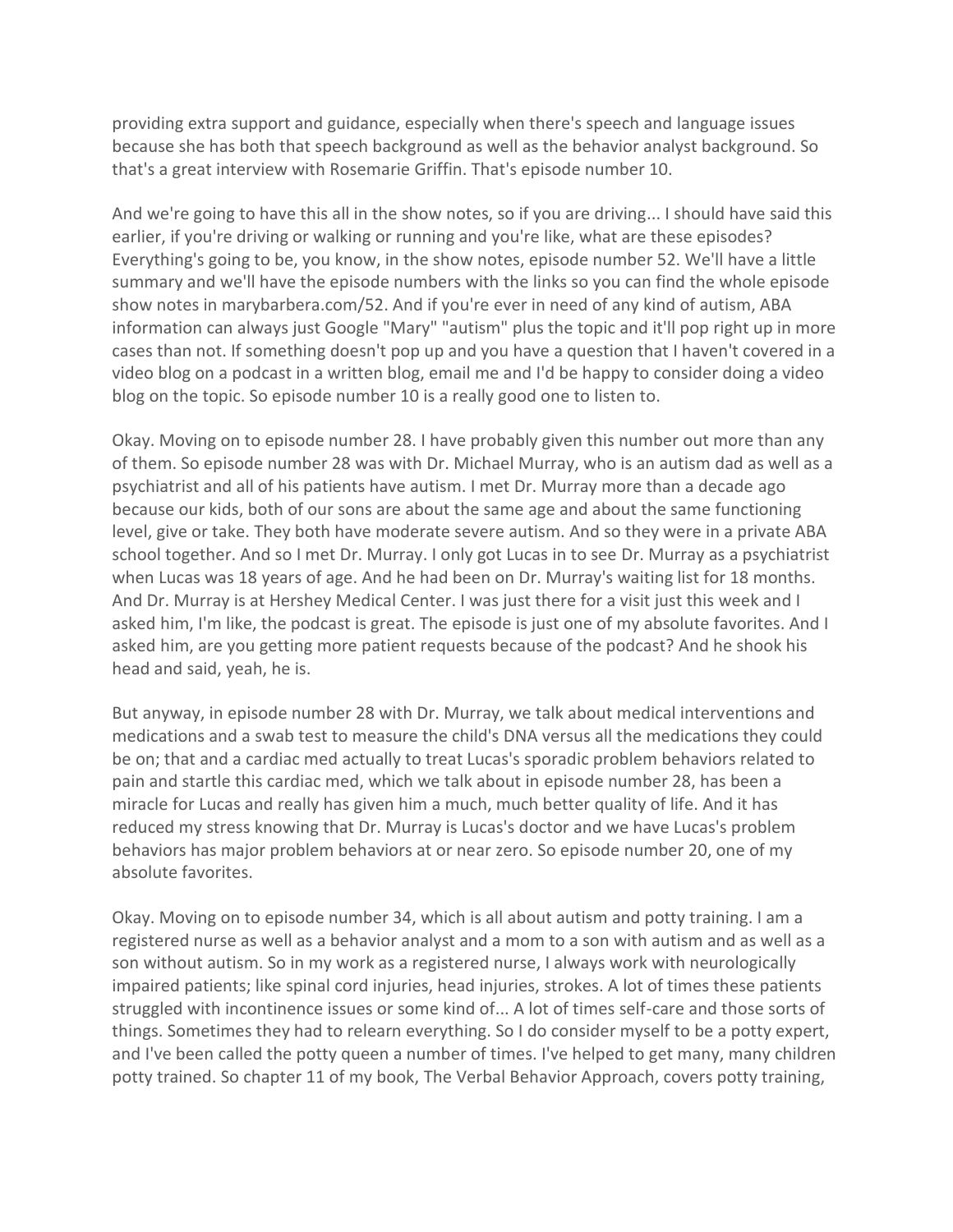but until this podcast, episode number 34, I have resisted really putting a lot of free information out there on potty training just because it is really complex.

But for this episode we did produce a 25 page potty guide and it is free. You can go to Marybarbera.com/potty to download the free potty training guide. And it's not just for kids who are not at all potty trained. I have two bonus videos within my online course and community. One is on basic potty training, and one is a bonus video called almost potty trained, which covers the four lingering issues which prevents kids from being completely potty trained. So you may want to check out that episode, episode number 34, check out the free EBook on potty training.

Moving on to episode number 37 is an episode with a grandmother, a grandma; I call her Gung Ho Grandma Diane. Diane joined my online toddler course within the past year and she bought the course and she started doing ABA therapy with her grandson. And she saw really, really astounding results. Diane just over Thanksgiving, actually on Thanksgiving morning, sent me a beautiful message saying that she was very thankful that she found me and my course on her journey and that her grandson was just doing phenomenal. So we talk not just an interview with Diane, but in episode number 37, I also downloaded some information about grandparents, children with autism in general, which I think would be really good for you to listen to. So it's a great interview with Grandma Diane, episode number 37.

Okay, so we have two more episodes to cover. The next one is episode number 46 with Dr. Tim Volmer. And Dr. Volmer, I saw for the first time present at the national autism conference at Penn State and he talked a lot about problem behaviors, which he's an expert. He, I didn't realize, but he was working with Brian Iwata for many years and he is an expert on severe problem behaviors. And I asked a question about studies about automatic negative reinforcement, which is problem behaviors related to pain like my son was having related to pain or startle, you know, things that are not just behavioral. There's a medical component which I really want to bring in and I am bringing in to more of my video blogs and my podcast.

But I asked Dr. Volmer if he would agree to an interview after I saw him at Penn State. And so we talk a lot about severe problem behaviors with Dr. Volmer, and we also have a pretty big discussion about biting if kids bite themselves or bite others... in almost every species we see biting when kids are distressed, when they're stressed or in pain with every species. So it makes sense that if kids aggress and specifically if they bite, they are probably having some kind of pain or undue stress. And so a lot of my work has been on teaching parents and professionals how to prevent problem behavior, how to spend 95% preventing problem behavior and also encouraging that, that assessment, especially on the medical piece and trying to be a detective and moving forward in that. So Dr. Volmer is episode number 46.

And the final top 10 autism podcast episode of 2019 for me was just last week's episode, episode number 51, where I talk about autism regression, lack of progress, and the five areas where parents and professionals get stuck and how to get on stuck. And I came up with this based on some questions that were coming my way. And so the five areas, just to kind of wet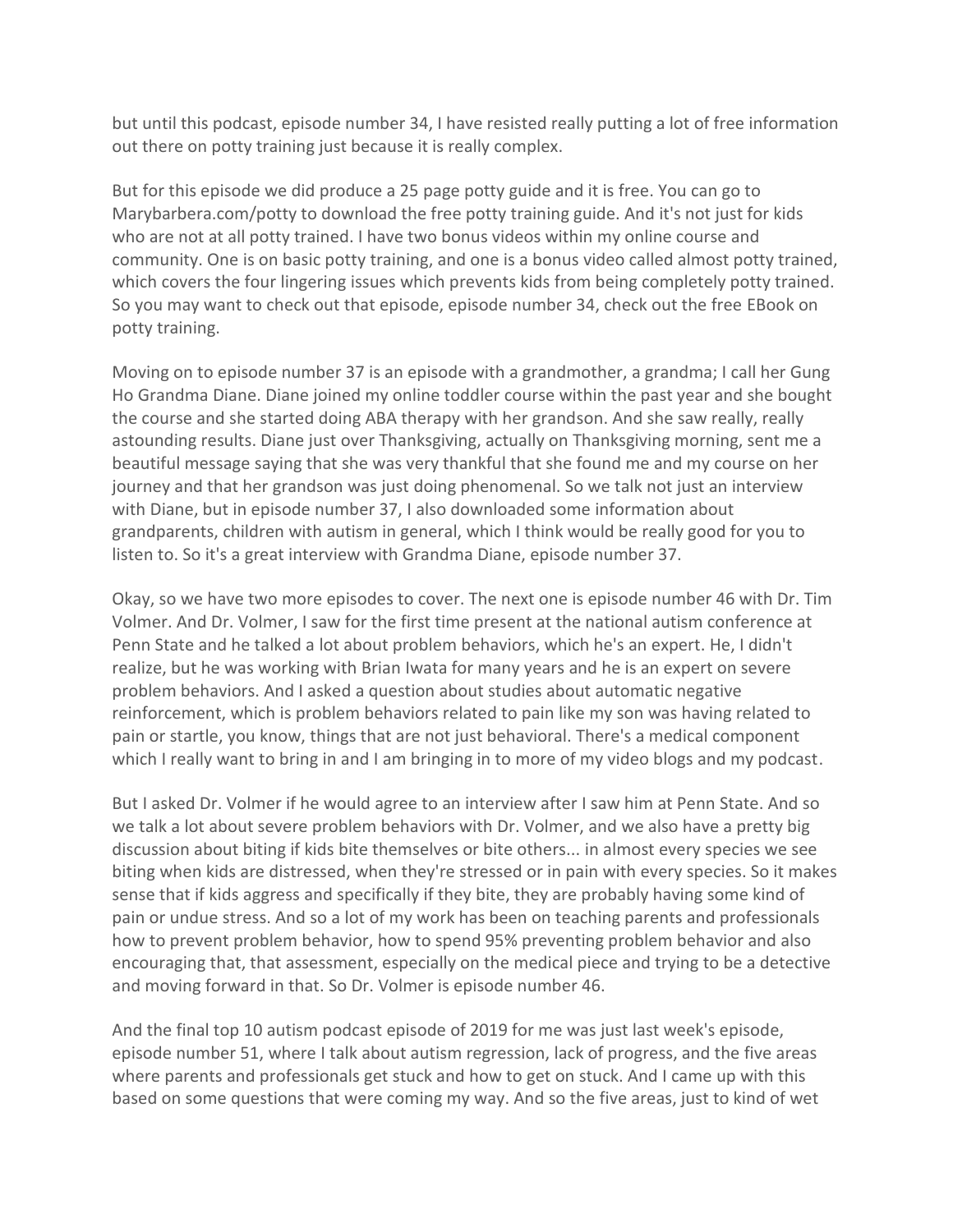your tastes a little bit, are, kids get stuck when they are completely not talking nonverbal, nonvocal, whatever you want to call it, nonverbal to verbal. That's one area where I definitely have strategies to help you think about what you can do to maybe get unstuck in that area.

The second area in podcast number 51 is a lot of kids get stuck in receptive identification, receptive commands, that listener ability saying, you know, touch your head or touch the banana or give me something, or you know, come here. Those kinds of receptive demands without a visual. A lot of kids get stuck there and I definitely have strategies to get unstuck.

The third area where people get stuck is when you have a child who is talking but not conversational. And that mid-level VB-MAPP level two and three, I've spent my whole life pretty much with Lucas who's been an intermediate learner almost his whole almost his whole life. So I know how to get kids unstuck and it is extremely complicated, but to find out how you can do that, I would definitely attend a free workshop that I provided at Marybarbera.com/workshop.

Okay. So those are the three areas, then there's two more areas that where people get stuck. The fourth area is they get stuck with self-care, like the potty training, hand-washing, teaching kids to shower on their own, teaching them to use utensils, to clean up, to do chores, to do prevocational tasks. Again, I've had a long history. Lucas is 23, still with moderate to severe autism and so we've had to get really clear on the goals and where he's going. And my big goal for all the kids is to keep them as safe as possible, as independent as possible, and as happy as possible. So no matter where your child or client is functioning, or even if they don't even have a diagnosis of autism yet, there's always hope for improvement. And that's why I've titled my podcast Turn Autism Around. Okay.

And the final area where kids get stuck and parents and professionals feel stuck is knowing what to do to reduce or eliminate problem behaviors. And again, it's complicated. Even in the podcast I can't really go into much depth, but there is always a way to get unstuck, to put one foot in front of the other. And a lot of times it is complicated, but so I like episode number 51 because we talk about lack of progress and I'm what to do to kind of get unstuck.

So those are my top episodes of the year. I've self-selected and most of them are just my personal top ones that I remember off the top of my head that I really give out and refer to. But like I said, all 52 episodes have been great and you, I would love it if you would listen to all of them. You could listen at one and a half speed if possible. I listened to a lot of podcasts on one and a half, two times speed, so I can get through a lot of content because I do learn a lot with podcasts and I hope you do too.

So thanks for listening. If you've listened to every podcast episode this year, I would love it if you would email me at info@marybarbera.com. Tell me you've listened all 52, I would love it. I would love to hear your top 10 if your top one or two didn't make my list, email me and let me know what your top podcast episodes were this year.